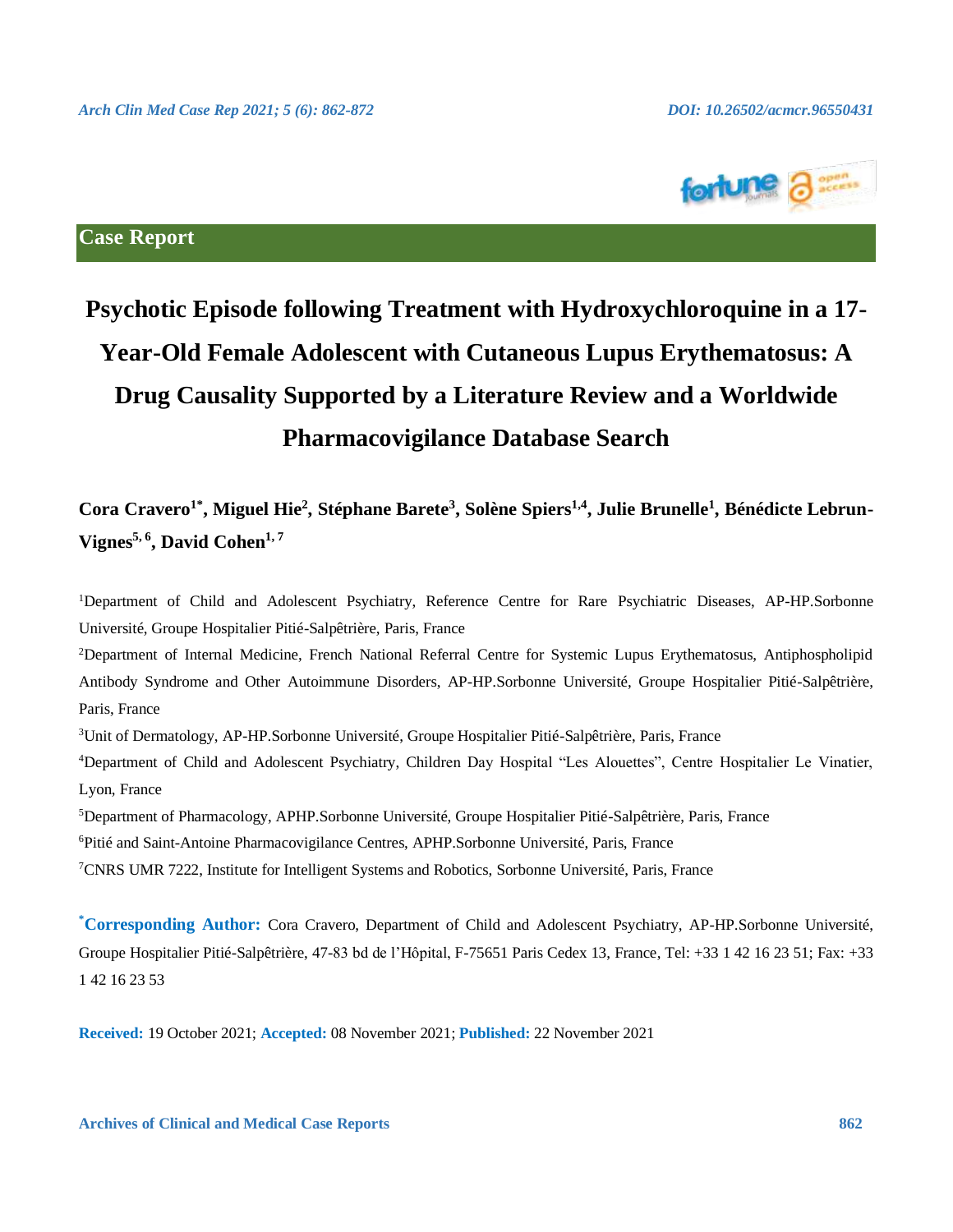**Citation:** Cora Cravero, Miguel Hie, Stéphane Barete, Solène Spiers, Julie Brunelle, Bénédicte Lebrun-Vignes, David Cohen. Psychotic Episode following Treatment with Hydroxychloroquine in a 17-Year-Old Female Adolescent with Cutaneous Lupus Erythematosus: A Drug Causality Supported by a Literature Review and a Worldwide Pharmacovigilance Database Search. Archives of Clinical and Medical Case Reports 5 (2021): 862-872.

# **Abstract**

**Background:** Hydroxychloroquine (HCQ), a useful treatment for chronic dermatologic or rheumatologic diseases, has recently gathered widespread attention as a possible treatment for COVID-19 infection. However, its rare et severe neuropsychiatric side effects (NSE), such as psychosis and suicidal tendencies, are poorly documented, especially in youths.

**Case presentation:** We present the first case on a 17-yearold girl of severe acute psychosis with a suicide attempt during HCQ treatment in association with thalidomide for chronic and refractory discoid lupus erythematosus. Drug causality was evaluated using the updated French causality assessment method. We performed a literature review and a worldwide pharmacovigilance database search on psychotic features after HCQ and thalidomide treatment. We found six cases in the literature and 53 cases (psychotic disorder:  $N=45$ , 3.7% and acute psychosis:  $N=8$ , 0.7%) in the pharmacovigilance database reporting the occurrence of psychotic symptoms under HCQ and none under thalidomide. The intrinsic and extrinsic imputability scores support the hypothesis that HCQ induced psychosis and suicide attempt in our patient. Withdrawing HCQ resulted in a dramatically improved situation, which remained perfectly stable after 3 years of follow-up.

**Conclusion:** In HCQ-induced psychosis, recovery may be obtained with HCQ withdrawal, no future HCQ reintroduction, and, for the most serious manifestations, a short period of antipsychotic medication. Clinicians need to be aware of the NSE of HCQ and the appropriate interventions to be carried out.

**Keywords:** Psychosis; Suicide Attempt; Hydroxychloroquine; Drug Imputability; Case Report

# **1. Introduction**

Hydroxychloroquine (HCQ), a derivative of chloroquine, is routinely used to treat uncomplicated malaria and inflamematory autoimmune diseases, such as systemic lupus erythematosus or chronic discoid lupus erythematosus (DLE). During the coronavirus disease 2019 (COVID-19) pandemic, HCQ received attention as a possible treatment for severe acute respiratory syndrome coronavirus 2 (SARS-CoV-2) and concerns for serious side effects associated with HCQ emerged. Contraindications of HCQ in the case of conditions such as maculopathy, retinopathy and QTc prolongation are well-known, and its less severe adverse events (gastrointestinal disturbances and cutaneous manifestations) are recognized [1]. However, its neuropsychiatric side effects (NSE) are less documented. Recent articles have been interested in the NSE of chloroquine and HCQ in the wake of COVID-19 [2-5]. Even so, NSE of HCQ are mainly presented in publications recording principally NSE of chloroquine [3, 6] and are described in the elderly [5, 7-9] but not in youths. The NSE of HCQ can include mild clinical manifestations, such as affective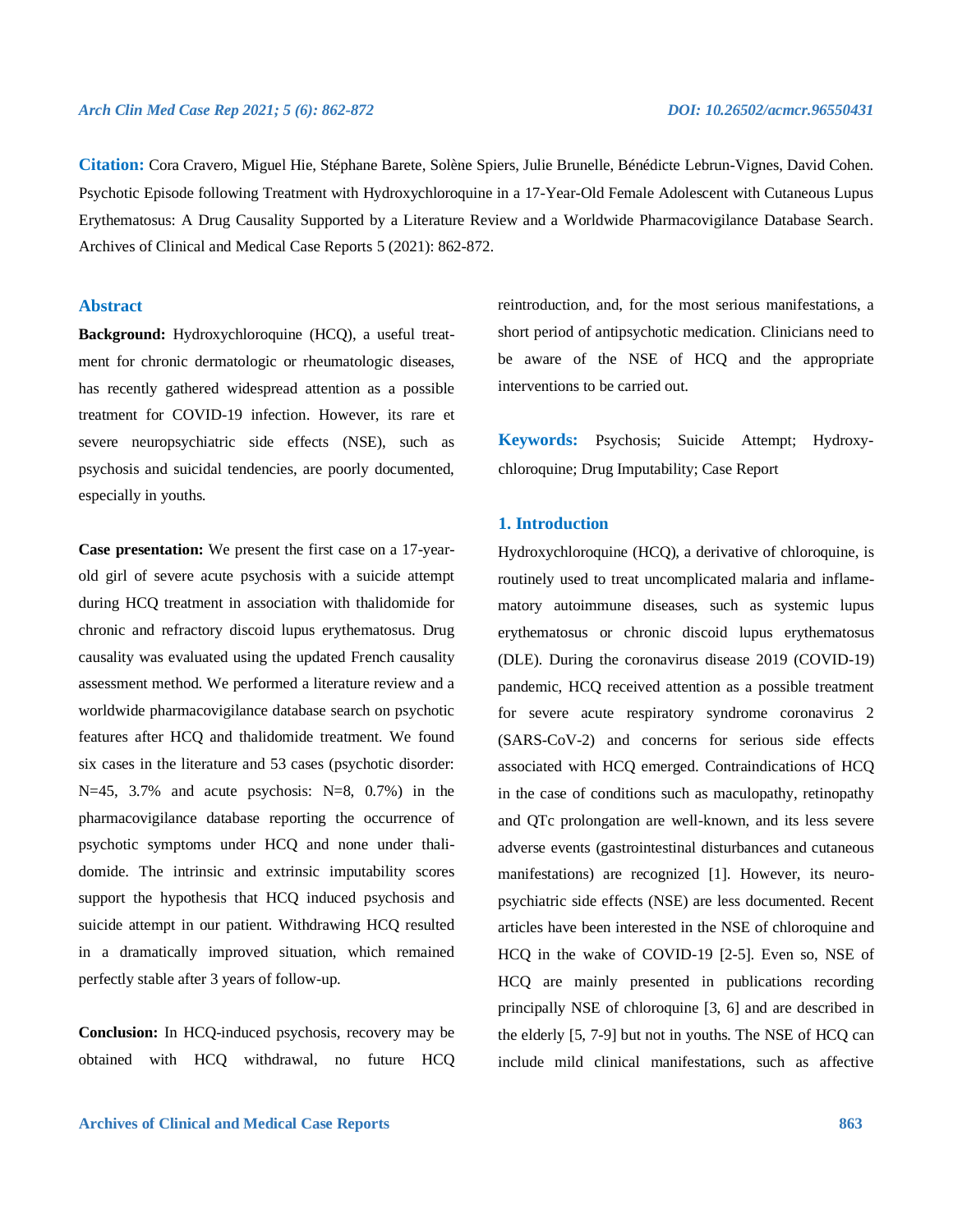lability, irritability, insomnia/nightmares, and psychomotor agitation, or more severe and life-threatening conditions, such as psychosis, depression, and suicidal tendencies, whose early signs are sometimes subtle [10-12].

Here, we aim to present the first case on a 17-year-old girl displaying a psychotic episode with suicide attempt attributed to HCQ, during HCQ and thalidomide treatment for refractory DLE. We performed a literature review and a worldwide pharmacovigilance database search on psychotic features after HCQ and/or thalidomide treatment and assessed the imputability of adverse drug reactions in our patient.

# **2. Case Presentation**

The patient, a 17-year-old adolescent girl, had a diagnosis of chronic DLE with Raynaud syndrome since 9 years of age (Fitzpatrick skin phototype IV-V). Following an exacerbation of DLE, she had been taking thalidomide for three and a half months. Concomitantly, she started treatment with HCQ 400 mg/d (body mass index: 20.6  $\text{kg/m}^2$ , 50<sup>th</sup> percentile). Two weeks later, she experienced asthenia, headaches, nightmares, sadness, and a sense of persecution. Then her mental condition worsened, with the emergence of psychotic symptoms. She thought her cat was a plush, once smelled a fragrance of ginger, said her phone and the computers at home were hacked. In one month, she lost 5 kg. Six weeks after the initial symptoms, on a hallucinatory injunction, she attempted suicide by severe self-inflicted drug intoxication, taking HCQ (45 tablets, i.e., 9 g), thalidomide (28 tablets) and alprazolam (30 tablets – from the family medicine cabinet). She was hospitalized for 3 days in the ICU for a cardiac arrest. She improved with hemodiafiltration. HCQ and thalidomide administration were stopped. She was referred to an adult psychiatric department. She presented with persecutory delusions, inappropriate laughter, thought blocking, and anxiety, which improved under risperidone and alprazolam. A diagnosis of first episode psychosis was made. She was discharged after 3 weeks with risperidone 8 mg/d, alprazolam 0.25 mg at night and tropatepine 20 mg/d. She was not in a condition to return to high school. Her parents were extremely worried and requested hospitalization in a university hospital for a second psychiatric and internist opinion.

Upon admission to the Department of Child and Adolescent Psychiatry, the patient was extremely slowed cognitively, had an obvious extrapyramidal syndrome, and a weight gain of 4 kg. She had no psychotic symptoms at home for 2 weeks. Alprazolam was stopped, and risperidone was reduced then stopped within two weeks. A drug chart and a timeline of events are presented in Figure 1. The etiological assessment of a first psychotic episode was carried out. Brain MRI showed an enlargement of the cortical grooves in the bilateral frontal regions and a discrete posterior ventricular dilatation that were linked to a history of prematurity. There were no signs of cerebral lupus. The EEG was strictly normal. The patient had a past use of cannabis (smoke inhalation) the previous year, with no history of heavy cannabis use nor other substance abuse; she was an active tobacco smoker. Urine toxicology was initially negative in the ICU and was not repeated. Metabolic, genetic (CGH-array) and biological tests were normal, except a hyperprolactinemia (248 µg/L under risperidone 8 mg/d), with normalization of prolactin (12  $\mu$ g/L) within 2 months after stopping risperidone. There was no circulating native anti-DNA, anti-nucleosome, and anti-soluble nuclear antigen autoantibodies, normal C3 and C4, no proteinuria, no pleuropericarditis, and no synovitis.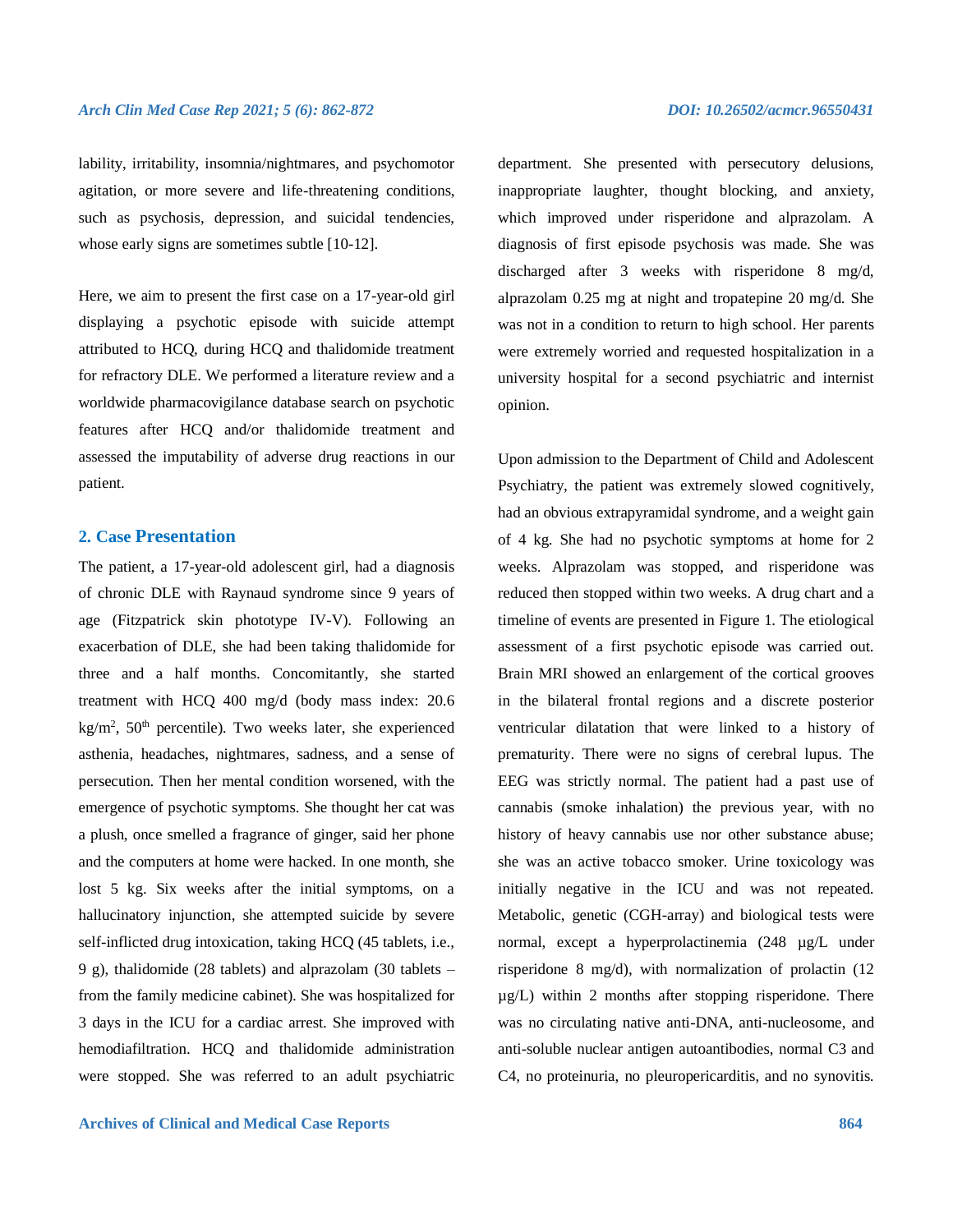The internist and dermatological evaluations concluded a quiescent, nonsystemic chronic DLE.

The previous year, the patient started concomitant treatment with HCQ 400 mg/d and nifedipine 30 mg/d. We realized retrospectively that, at that time after a few days, she developed asthenia, vertigo and visual disturbances that lasted for 3 weeks. During this period, she reported a fall from a bicycle and a toe fracture. She later fell from her height, and spontaneously stopped her treatment after 3 months. The prescription of HCQ was renewed 6 months later in association with thalidomide (see Figure 1 for the chronology of events). The patient had no personal psychiatric history. She was born with a moderate prematurity at 33 SA, with no sign of fetal distress. Puberty was normally reached at age 11. There was a history of posttraumatic stress disorder and depressive episode in a first degree relative, with no other family psychiatric history.

During hospitalization, there were no hallucinatory or delusional elements, and no behavioral oddities. Within 7 weeks of stopping the antipsychotic treatment, the patient told us "to be herself again", went back to school and found pleasure in her usual activities. She was discharged after 9 weeks of hospitalization with no drug treatment (stopping smoking and photoprotection were recommended to reduce lupus flares). HCQ was lifelong contraindicated. Psychiatric, internist and dermatological follow-ups were maintained. After 3 years of follow-up, there was no resurgence of neuropsychiatric manifestations. The patient repeated her twelfth grade and graduated with honors the next year. She joined a Fashion Design School, and she is brilliantly completing her studies. Currently, she is undergoing DLE treatment with good response to lenalidomide 5 mg/d.

# **2.1 Causality assessment**

The intrinsic imputability score for HCQ was I4 (C3, S1) (range 0-6) (Table 1), using the updated French causality assessment method [13]. The involvement of thalidomide alone was ruled out (I0 (C2, S0)). To assess the extrinsic imputability, we performed: (1) a literature review on Medline for articles published up to August 31, 2021 on the psychotic side-effects of HCQ and/or thalidomide. We found six cases reporting the occurrence of psychotic symptoms under HCQ [8, 9, 14-17] (Table 1), and none under thalidomide. (2) A worldwide pharmacovigilance database search on VigiBase, via VigiLyze online database, the WHO global database of individual case safety reports [18] up to September 21, 2020. NSE under HCQ were reported in 1226 cases, including psychotic disorder (N=45, 3.7%), acute psychosis (N=8, 0.7%, including one case corresponding to the literature), and suicidal ideation (N=29, 2.4%). Two cases in youths and adolescents were reported out of the 53 cases of psychotic manifestations (B2 level of extrinsic imputability; range 1-4). No suspected case of acute psychosis under thalidomide was reported. We conclude that HCQ likely induced the psychosis and suicide attempt in our patient.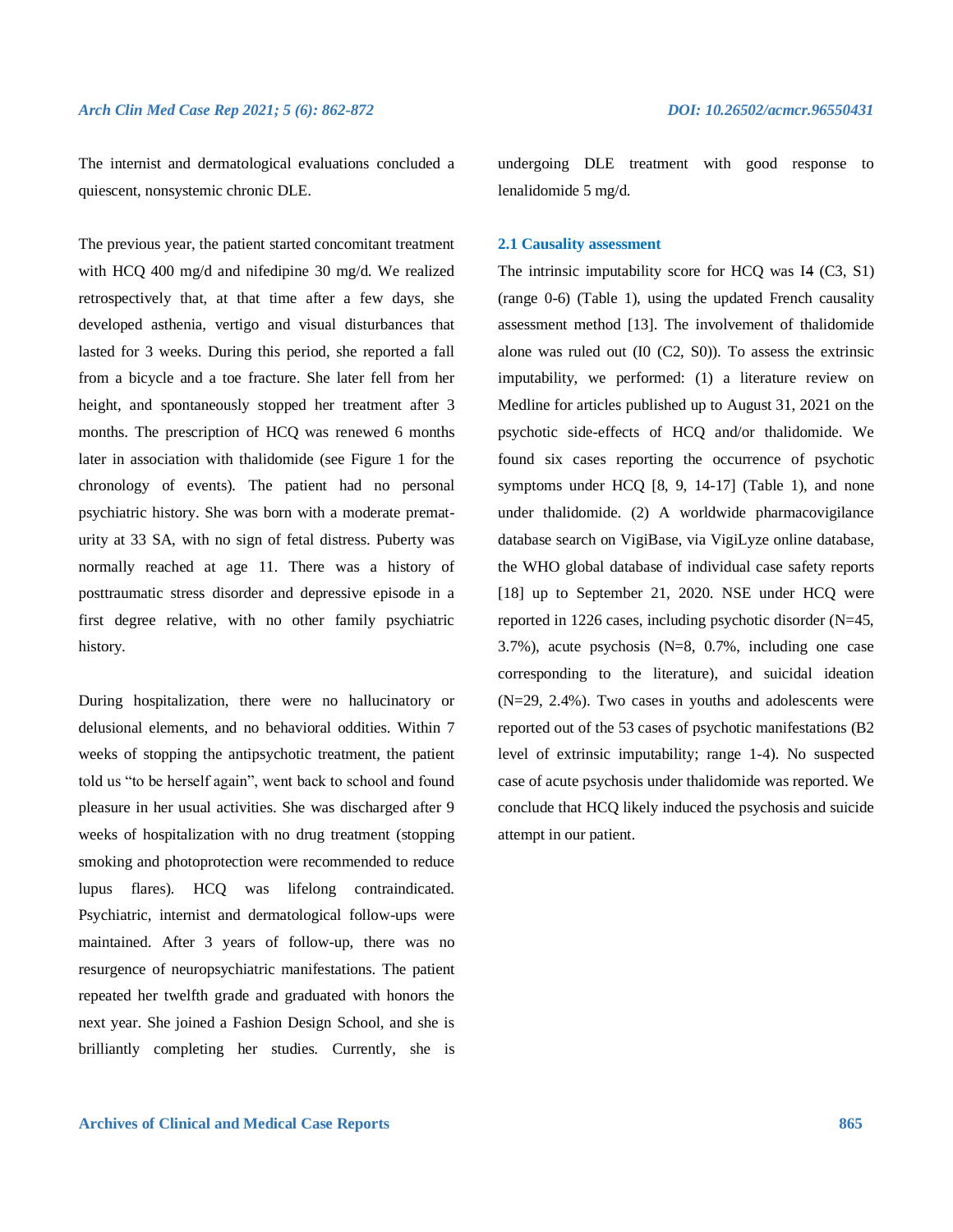

**Figure 1:** Drug chart and timeline of events. CGI-I: Clinical Global Impression – Improvement scale; CGI-S: Clinical Global Impression – Severity scale; DLE: discoid lupus erythematosus; GCS: Glasgow Coma Scale; HCQ: hydroxychloroquine; ICU: Intensive Care Unit; T0: initial presentation; T1: at 2 weeks; T2: at 6 weeks; T3: at 6.5 weeks; T4: at 3 months; T5: at 3.5 months; T6: at 4 months; T7: at 6 months; T8: after 3 years of follow-up; stop.

# **Archives of Clinical and Medical Case Reports 866**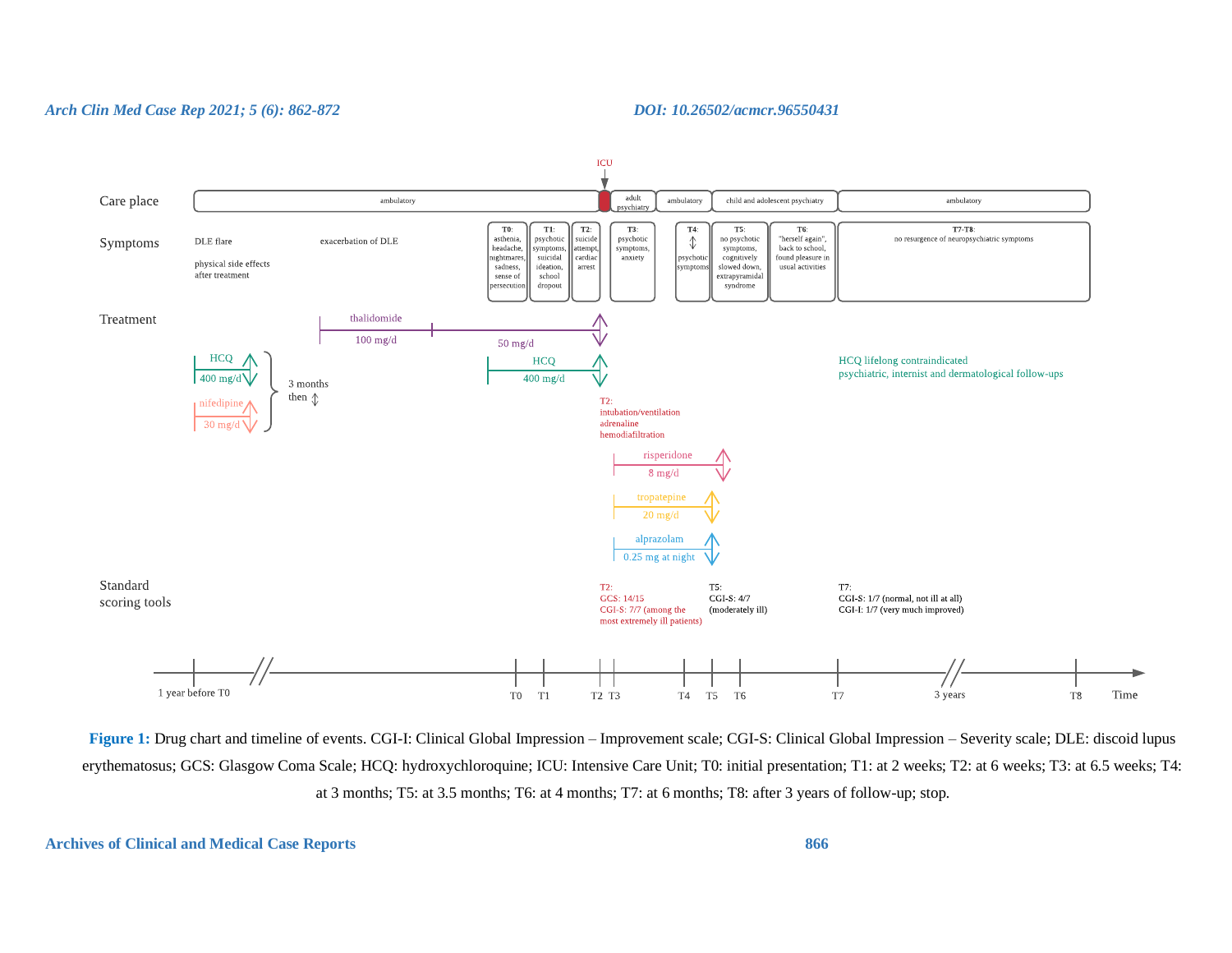| Authors,<br>date<br>Country       | <b>Patient:</b><br>sex, age | <b>HCQ</b><br>treatment<br>indication | Relevant<br>personal or<br>family<br>history of<br><b>PD</b> | HCQ dosage (and<br>relevant<br>pharmacological<br>interactions)                                                                                   | <b>NSE</b>                                                                                                                                                                                                       | <b>Time to</b><br>onset of NSE<br>(after HCQ)<br>introduction) | <b>Imputability</b><br>score                 | <b>Medical care</b>                                                 | <b>Time to</b><br>resolution<br>of NSE    | Follow-up                                            |
|-----------------------------------|-----------------------------|---------------------------------------|--------------------------------------------------------------|---------------------------------------------------------------------------------------------------------------------------------------------------|------------------------------------------------------------------------------------------------------------------------------------------------------------------------------------------------------------------|----------------------------------------------------------------|----------------------------------------------|---------------------------------------------------------------------|-------------------------------------------|------------------------------------------------------|
| Ward et<br>al., 1985<br>UK        | 40-year-<br>old man         | non<br>systemic<br>lupus<br>(DLE)     | no                                                           | a-800 mg/d                                                                                                                                        | impaired concentration,<br>irritability, bossy behaviour                                                                                                                                                         | 2 weeks                                                        |                                              | HCQ stop, no<br>AP                                                  | $7-12$ days                               |                                                      |
|                                   |                             |                                       |                                                              | b-400 mg/d                                                                                                                                        | irritability, decrease in attention<br>span, perseverations,<br>megalomaniac thoughts                                                                                                                            | 3 weeks                                                        |                                              |                                                                     |                                           |                                                      |
| Ferraro et<br>al., 2004<br>France | 75-year-<br>old<br>woman    | non<br>systemic<br>lupus<br>(EPLP)    | no                                                           | a-400 mg/d $(+$<br>methylprednisolone<br>$0.5 \text{ mg/kg}(j)$                                                                                   | nightmares, (excitement under<br>glucocorticoids)                                                                                                                                                                | 10 days                                                        | I4 (C3,S3)                                   | withdrawal of<br>glucorticoids                                      | 1 month                                   | no<br>recurrence of<br>PD after 2.5<br>years         |
|                                   |                             |                                       |                                                              | b-400 mg/d                                                                                                                                        | temporo-spatial disorientaton<br>(brief episode),<br>depersonalization, cenesthetic<br>hallucinations (sensations of<br>altered states in bodily organs,<br>burning sensation in the brain)                      | $> 10$ days                                                    |                                              | HCQ stop, no<br>AP                                                  |                                           |                                                      |
| Hsu et al.,<br>2011<br>Taiwan     | 49-year-<br>old<br>woman    | <b>SLE</b>                            | no                                                           | $100$ mg/d                                                                                                                                        | manic-like episode with<br>psychotic features: sleep<br>disorders, anxiety, irritability,<br>grandiose and mystical<br>delusions, auditory verbal<br>hallucinations, treatment<br>refusal, persecutory delusions | 8 years!                                                       | Naranjo<br>probability<br>scale: 5<br>points | HCQ stop,<br>risperidone 2<br>mg/d                                  | after 7<br>days under<br>AP<br>medication |                                                      |
| Das et al.,<br>2014<br><b>USA</b> | 43-year-<br>old man         | chronic Q<br>fever                    | no                                                           | a- 300 mg/d (in<br>association with<br>doxycycline 200<br>mg/d and rifampin<br>$600$ mg/d $(1)$<br>month) replaced by<br>ciprofloxacin 1.5<br>g/d | auditory verbal, visual and<br>cenesthetic hallucinations                                                                                                                                                        | 4 months                                                       | $\overline{\phantom{0}}$                     | HCQ stop,<br>haloperidol (2<br>days, dosage<br>NS)                  | after a few<br>days                       | no NSE for 7<br>months                               |
|                                   |                             |                                       |                                                              | b-400 mg/d                                                                                                                                        | visual hallucinations (e.g.,<br>squirrel, child), cenesthetic<br>hallucinations (e.g., crawling<br>bugs and fire on the skin),<br>auditory verbal hallucinations                                                 | 3 months                                                       |                                              | HCQ stop,<br>olanzapine 5<br>mg (single-<br>dose<br>administration) | 3 days                                    | no<br>recurrence at<br>8th day<br>follow-up<br>visit |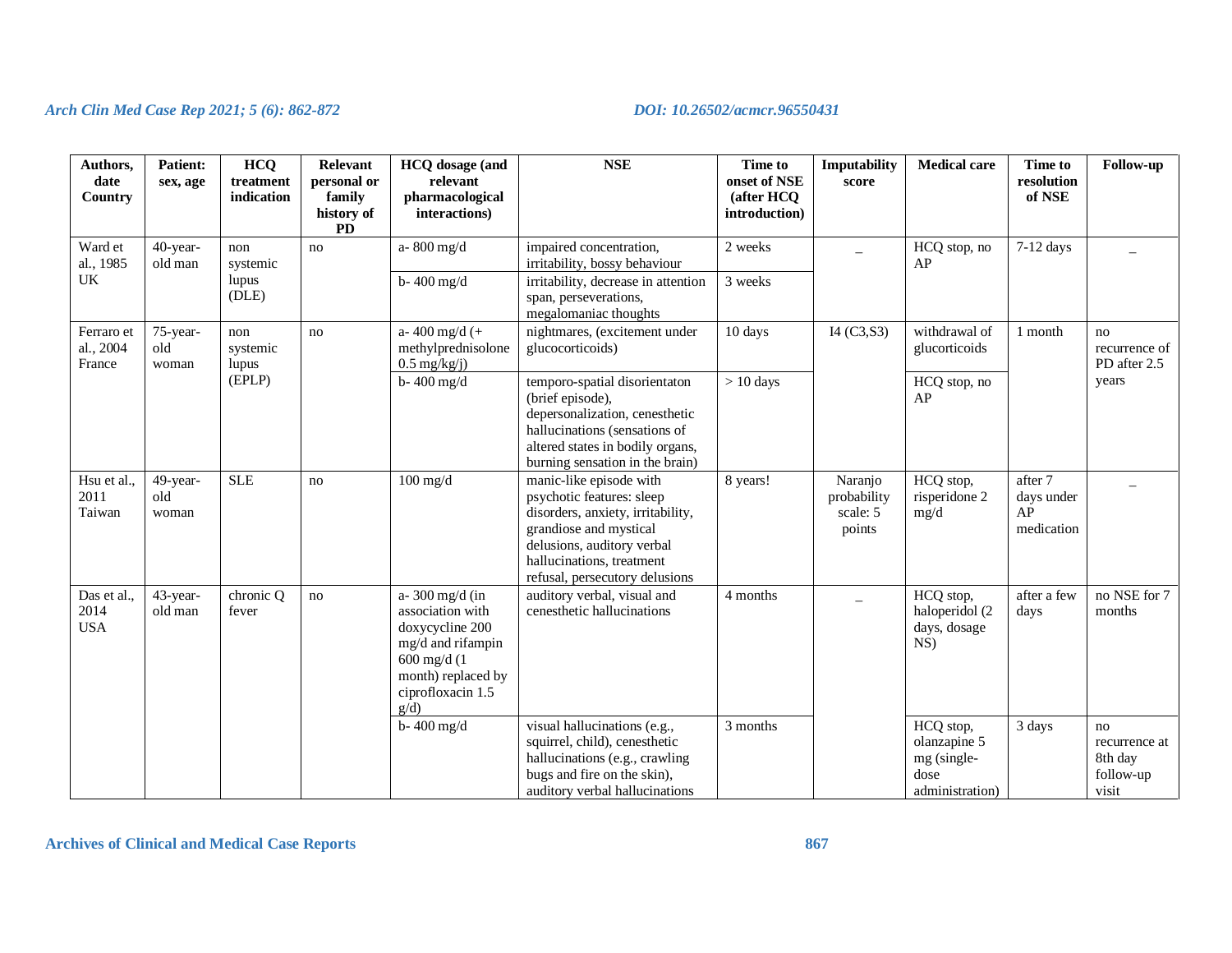|                                                          |                                         |                                   |                                                                               |                                                                                                        | (children's voices), mental<br>automatism (people on<br>television talked to him)                                                                                                                                                                                  |                                  |             |                                                                                                               |                                            |                                             |
|----------------------------------------------------------|-----------------------------------------|-----------------------------------|-------------------------------------------------------------------------------|--------------------------------------------------------------------------------------------------------|--------------------------------------------------------------------------------------------------------------------------------------------------------------------------------------------------------------------------------------------------------------------|----------------------------------|-------------|---------------------------------------------------------------------------------------------------------------|--------------------------------------------|---------------------------------------------|
| Gonzalez-<br>Nieto &<br>Costa-<br>Juan,<br>2015<br>Spain | 36-year-<br>old<br>woman                | SLE and<br><b>APS</b>             | borderline<br>personality<br>disorder<br>without<br>psychotropic<br>treatment | $a - 200$ mg/d (+<br>prednisone 10<br>mg/d)                                                            | generalized anxiey, suicidal<br>ideation, auditory and<br>kinaesthetic hallucinations                                                                                                                                                                              | 1 month                          |             | decrease of<br>prednisone (5<br>$mg/d$ ), HCQ<br>stop,<br>fluvoxamine<br>and<br>risperidone                   | <b>NS</b>                                  | 5 years of<br>stability                     |
|                                                          |                                         |                                   |                                                                               | b - dosage NS (no<br>corticosteroid)                                                                   | suicidal ideation, self-harm,<br>kinaesthetic and auditory<br>hallucinations                                                                                                                                                                                       | 1 week                           |             | HCQ stop                                                                                                      | <b>NS</b>                                  | no<br>recurrence of<br><b>NSE</b>           |
| Altintas.<br>2015<br>Turkey                              | 73-year-<br>old<br>woman                | rheumatoid<br>arthritis           | no                                                                            | $400$ mg/d                                                                                             | verbigerations, auditory verbal<br>and visual hallucinations,<br>speech and swallowing<br>disorders, contractions of the<br>body, crying, no confusion<br>diagnosed                                                                                                | 5 days                           |             | HCQ stop,<br>intramuscular<br>diazepam,<br>olanzapine 5<br>mg/d                                               | after 1<br>month<br>under AP<br>medication | no<br>recurrence of<br>PD after 2<br>months |
| Cravero<br>et al.,<br>2021<br>France                     | 17-year-<br>old<br>female<br>adolescent | non<br>systemic<br>lupus<br>(DLE) | no personal<br>history of<br>PD; PTSD<br>and<br>depressive<br>disorder in a   | a- 400 mg/d (in<br>association with<br>nifedipine $30 \text{ mg/d}$                                    | 1 - asthenia, vertigo, visual<br>disturbances, bicycle fall and<br>toe fracture<br>2 - fall from her height<br>(probable orthostatic<br>hypotension)                                                                                                               | 2 days to 3<br>weeks<br>2 months | I4 (C3, S1) | HCQ stop after<br>3 months                                                                                    | $\overline{\phantom{0}}$                   | improvement<br>during 6<br>months           |
|                                                          |                                         |                                   | first-degree<br>relative                                                      | $b - 400$ mg/d (in<br>association with<br>thalidomide 100<br>mg/d(2 months)<br>then $50 \text{ mg}(j)$ | 1 - asthenia, headaches,<br>nightmares, sadness, feelings of<br>persecution, weight loss<br>2 - psychotic episode: auditory<br>verbal hallucinations.<br>persecutive delusions; suicidal<br>ideation; school dropout 3 -<br>suicide attempt (drug<br>intoxication) | 2 weeks<br>1 month<br>2 months   |             | HCQ stop after<br>suicidal<br>attempt,<br>risperidone 8<br>mg/d(6)<br>weeks), 5<br>mg/d (10 days)<br>and stop | after 1<br>month<br>under AP<br>medication | no<br>recurrence of<br>PD after 3<br>years  |

AP: antipsychotic; APS: antiphospholipid syndrome; DLE: discoid lupus erythematosus; EPLP: erosive plantar lichen planus; HCQ: hydroxychloroquine; mg/d: milligrams per day; NS: not

specified; NSE: neuropsychiatric side effects; PD: psychiatric disorder; PTSD: post-traumatic stress disorder; SLE: systemic lupus erythematosus.

**Table 1:** description of the literature cases reporting psychotic symptoms under hydroxychloroquine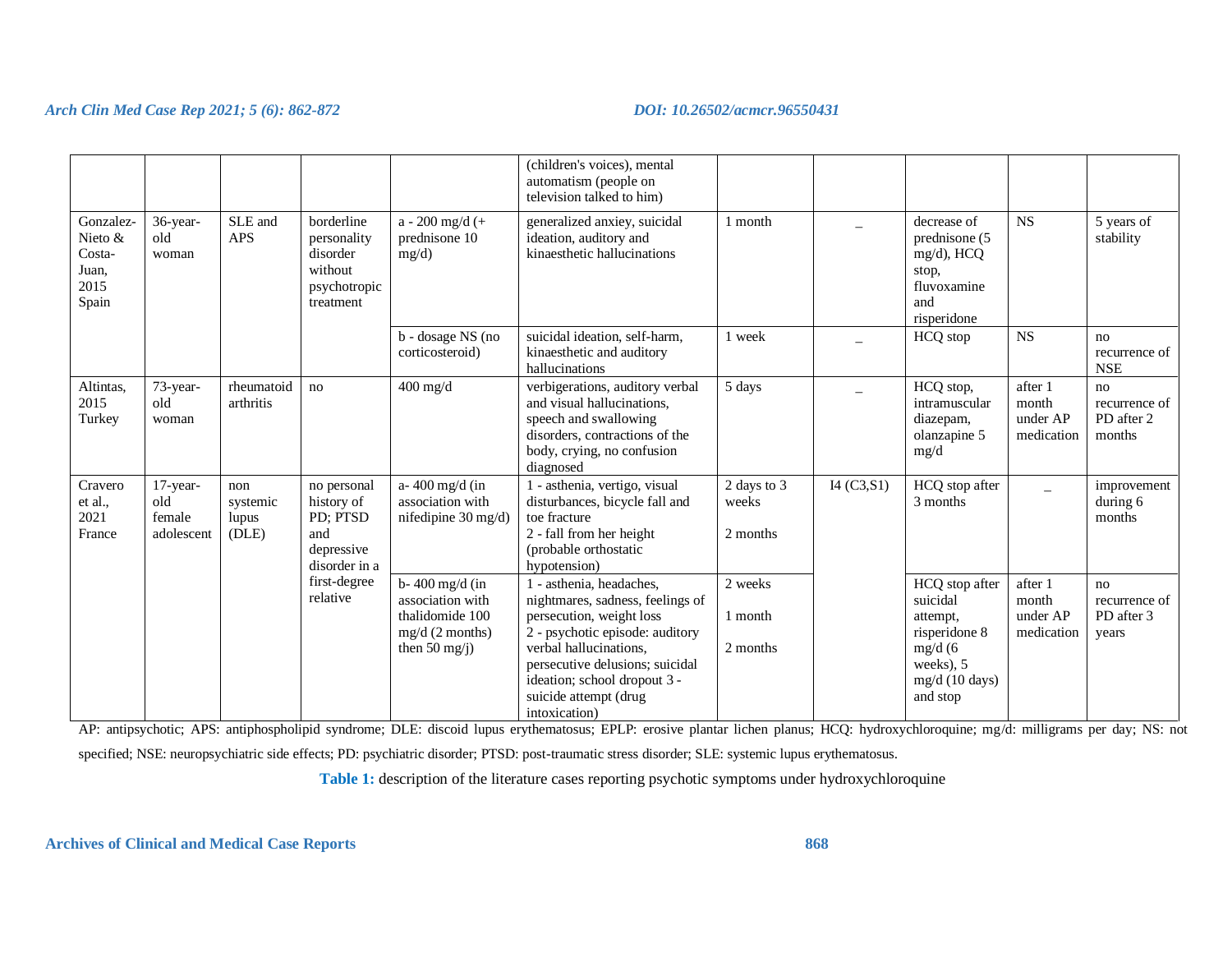# **3. Discussion**

Here, we report the first adolescent case of HCQ-induced psychosis and suicide attempt, that was successfully treated by a collaborative expert care. Competing contributory neuropsychiatric diagnoses were discussed during hospitalization. Neuropsychiatric lupus and substance-induced psychotic disorder were rapidly excluded by both clinical and complementary examinations. No other psychiatric diagnoses were retained according to DSM-5: 1) for a major depressive disorder (MDD) with psychotic features, only four (depressed mood, significant weight loss, fatigue or daily loss of energy, and suicidal ideation with persecutive delusions) of the five required criteria out of nine were present. More importantly, persecutive delusions seem to have appeared quickly within 2 weeks, while the mood was not markedly depressed. MDD in adolescents is often attributable to dynamic contextual factors. It could also further follow a bipolar course [19]. We found no recent triggers that could have resulted in an MDD. There has also never been a manic, hypomanic or mixed episode, or prepubertal MDD that might have strongly suggested a bipolar disorder. 2) An early-onset schizophrenia: no history of developmental delays, a high premorbid level of functioning and no abnormal behavior, strong social skills, a remission of the psychotic symptoms after the discontinuation of antipsychotic medication. 3) A brief psychotic disorder: the psychotic behavior course was quick but not sudden and was preceded for almost two weeks by feelings of persecution; the psychotic episode was followed by complete functional remission but lasted more than 1 month (5 to 7 weeks); at last, the exclusion criteria were not met, as the psychotic behavior could have been a direct result of medication (HCQ).

Only six case reports concerning this drug-event couple we-

re previously published over the past 35 years (Table 1) [8, 9, 14-17]. Neuropsychiatric symptoms improved after the withdrawal of HCQ in all cases and upon the use of an antipsychotic medication during a short time period in most cases [9, 15-17]. Due to the long half-life of HCQ  $(> 3$ weeks in blood and  $> 4$  months in plasma for oral intake) and its ability to cross the blood-brain barrier, achieving tissue concentrations 10-20 times higher than plasma concentrations [20], NSE may continue for several weeks after the drug suspension. Several predictors of HCQinduced NSE are established, such as personal or family history of psychiatric disorder, female gender, low body weight, alcohol intake, dose of  $HCQ > 6.5$  mg/kg/day, concomitant administration of cytochrome P-450 (CYP) 3A4 inhibitors, concomitant administration of low-dose glucocorticoids, and polypharmacy [7]. Our patient took a high dose of HCQ of 7.3 mg/kg/d, which might have contributed to the occurrence of NSE. She did not have concomitant administration of glucocorticoids or CYP3A4 inhibitors. Among calcium-channel blockers, benzothiazepines (e.g., diltiazem) and phenylalkylamines (e.g., verapamil) are moderate inhibitors of CYP3A4, but dihydropyridines, such as nifedipine, are not. Thalidomide is associated with depressed-mood but not an increased risk of suicide attempt or psychosis. However, the combined use of thalidomide and HCQ likely increases the risk and severity of adverse effects [21].

Our patient had a high dose of risperidone. This dosage was probably not necessary to control the psychotic symptoms. She showed frequent side effects of second-generation antipsychotics despite an anticholinergic agent (tropatepine): extrapyramidal syndrome, psychomotor slowdown/ somnolence, weight gain and hyperprolactinemia [22]. Conversely, in regard to rare side effects, the imputability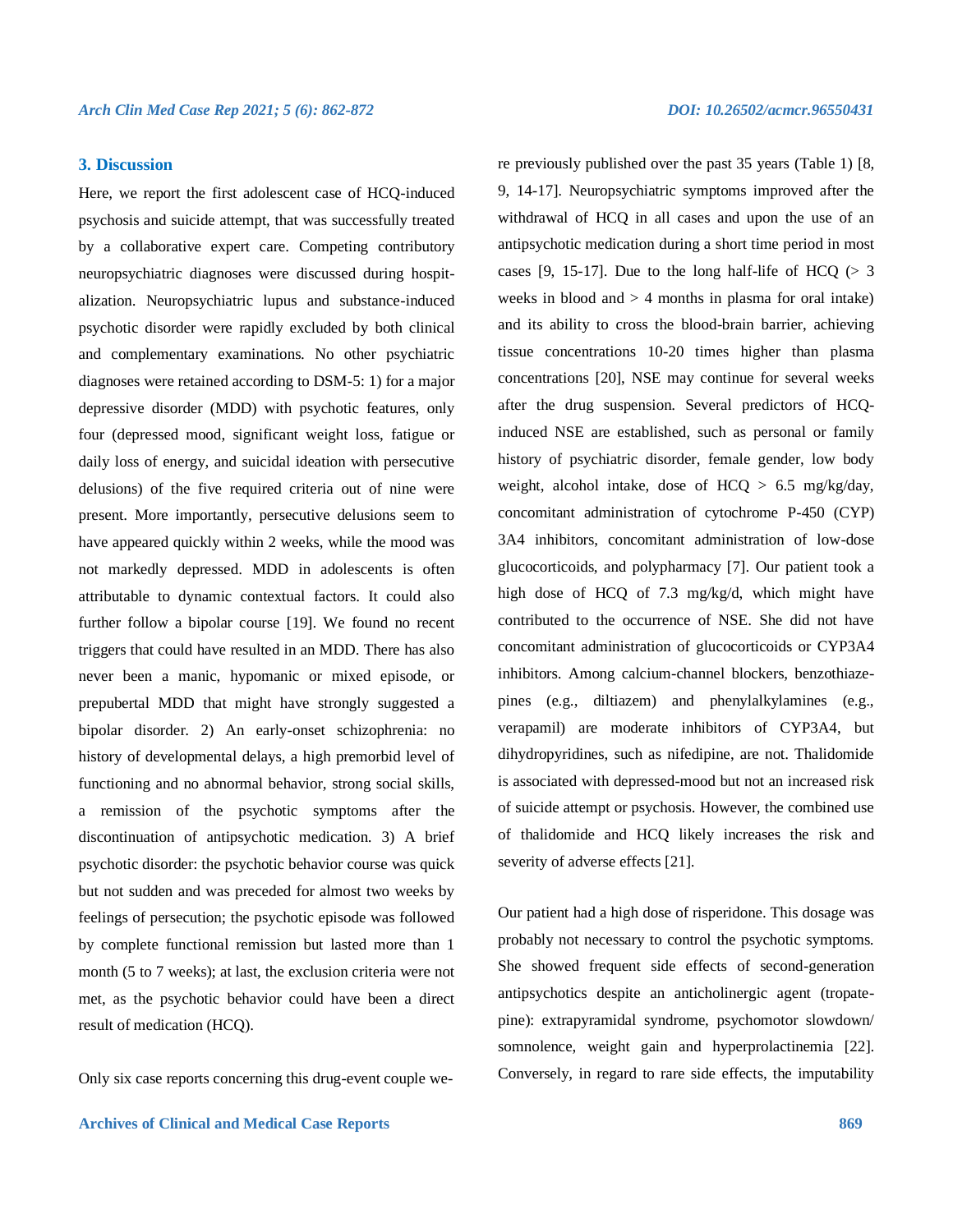of drug-related iatrogeny is more difficult to assess. We chose to use the recently updated French imputability method [13], mandatory for cases arising from spontaneous reporting [23]. Our patient presented a moderate to high intrinsic imputability score (I4; range 0-6). Unfortunately, no drug testing for HCQ has been performed over time.

The limitations to our case report include the notable challenges with toxicology screening tools, potential for substance to induce neurological changes, and effect of cardiac arrest on neurologic function. At all events, the patient experienced physical side effects of HCQ and nifedipine. Psychotic side effects appear to be associated with HCQ, while depressive symptoms might have been due to iatrogenic physical symptoms, DLE pain, and probably both HCQ and thalidomide medications. Our patient improved after the suspension of HCQ and thalidomide, and a short period of antipsychotic treatment. The improvement may have been delayed by the HCQ and thalidomide drug overdose that occurred during the suicide attempt and the clinical severity of the event.

# **4. Conclusion**

This first adolescent case of possible HCQ-induced psychosis and suicide attempt illustrates the complexity of differential diagnosis in situations with psycho-organic intrications, especially during adolescence. Clinicians should consider potential neuropsychiatric adverse drug reactions as part of every differential diagnosis. In case of suspected HCQ-induced NSE, prompt suspension of HCQ would likely resolve NSE, including psychotic symptoms and behavioral disorders. It is also worth reporting patients' rare drug-related NSE and patients' outcomes to pharmacovigilance databases. It would thereby facilitate the detection of NSE at an early stage and prevent any further

serious adverse events, especially with use of HCQ during the COVID-19 pandemic.

### **Declarations**

**Consent for publication:** Written informed consent was obtained from the parents and from the patient for publication of this case report. A copy of the written consents is available for review by the Editor-in-Chief of this journal.

**Conflicts of Interest:** The authors declare that they have no competing interests.

**Funding statement:** No financial support was received for the conduct or preparation of this case report.

**Acknowledgements:** The authors fully acknowledge the patient and her family for their contribution to this case report. They also thank American Journal Experts (AJE) for English language editing.

**VigiBase data statement:** The information obtained from VigiBase/VigiLyze comes from a variety of sources, and the probability that the suspected adverse effect is drugrelated is not the same in all cases. The information does not represent the opinion of the Uppsala Monitoring Centre or the World Health Organization.

# **References**

1. Tetu P, Hamelin A, Lebrun-Vignes B, et al. [Prevalence of hydroxychloroquine-induced sideeffects in dermatology patients: A retrospective survey of 102 patients]. Ann Dermatol Venereol 145 (2018): 395-404.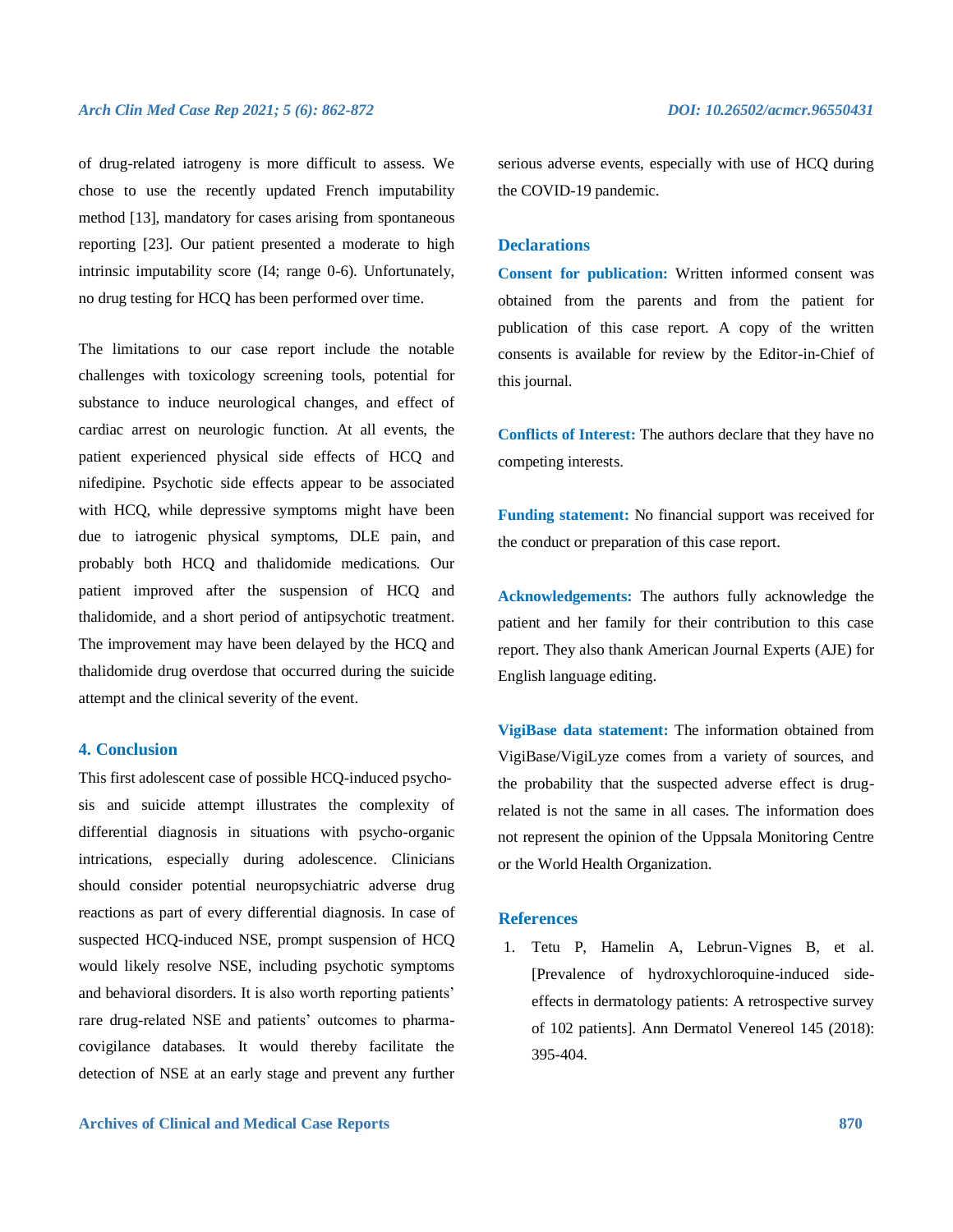- 2. Hamm BS, Rosenthal LJ. Psychiatric Aspects of Chloroquine and Hydroxychloroquine Treatment in the Wake of Coronavirus Disease-2019: Psychopharmacological Interactions and Neuropsychiatric Sequelae. Psychosomatics (2020).
- 3. Doyno C, Sobieraj DM, Baker WL. Toxicity of chloroquine and hydroxychloroquine following therapeutic use or overdose. Clin Toxicol (Phila) 59 (2021): 12-23.
- 4. Garcia P, Revet A, Yrondi A, et al. Psychiatric Disorders and Hydroxychloroquine for Corona-virus Disease 2019 (COVID-19): A VigiBase Study. Drug Saf 43 (2020): 1315-1322.
- 5. Lane JCE, Weaver J, Kostka K, et al. Risk of depression, suicide and psychosis with hydroxylchloroquine treatment for rheumatoid arthritis: a multinational network cohort study. Rheumatology (Oxford) 60 (2021): 3222-3234.
- 6. Sato K, Mano T, Iwata A, et al. Neuropsychiatric adverse events of chloroquine: a real-world pharmacovigilance study using the FDA Adverse Event Reporting System (FAERS) database. Biosci Trends 14 (2020): 139-143.
- 7. Mascolo A, Berrino PM, Gareri P, et al. Neuropsychiatric clinical manifestations in elderly patients treated with hydroxychloroquine: a review article. Inflammopharmacology 26 (2018): 1141-1149.
- 8. Ferraro V, Mantoux F, Denis K, et al. Hallucinations during treatment with hydro-chloroquine. Ann Dermatol Venereol 131 (2004): 471-473.
- 9. Altintas E. Hydroxychloroquine-induced acute psychotic disorder in a female patient with rheumatoid arthritis: a case report. Dusunen Adam The Journal of Psychiatry and Neurological Sciences 28 (2015): 369- 373.
- 10. Good MI, Shader RI. Behavioral toxicity and equivocal suicide associated with chloroquine and its derivatives. Am J Psychiatry 134 (1977): 798-601.
- 11. Bitta MA, Kariuki SM, Mwita C, et al. Antimalarial drugs and the prevalence of mental and neurological manifestations: A systematic review and metaanalysis. Wellcome Open Res 2 (2017): 13.
- 12. Pinho de Oliveira Ribeiro N, Rafael de Mello Schier A, Ornelas AC, et al. Anxiety, depression and suicidal ideation in patients with rheumatoid arthritis in use of methotrexate, hydroxyl-chloroquine, leflunomide and biological drugs. Compr Psychiatry 54 (2013): 1185- 1189.
- 13. Arimone Y, Bidault I, Dutertre JP, et al. Updating the French method for the causality assessment of adverse drug reactions. Therapie 68 (2013): 69.
- 14. Ward WQ, Walter-Ryan WG, Shehi GM. Toxic psychosis: a complication of antimalarial therapy. J Am Acad Dermatol 12 (1985): 863-865.
- 15. Hsu W, Chiu N, Huang S. Hydroxychloroquineinduced acute psychosis in a systemic lupus erythematosus female. Acta Neuropsychiatr 23 (2011): 318-319.
- 16. Das P, Rai A, Chopra A, et al. Psychosis likely induced by hydroxychloroquine in a patient with chronic Q fever: a case report and clinically relevant review of pharmacology. Psychosomatics 55 (2014): 409-413.
- 17. Gonzalez-Nieto JA, Costa-Juan E. Psychiatric symptoms induced by hydroxychloroquine. Lupus. 24. England (2015): 339-340.
- 18. Uppsala Monitoring Centre (2020).
- 19. Swann AC, Geller B, Post RM, et al. Practical Clues to Early Recognition of Bipolar Disorder: A Primary Care Approach. Prim Care Companion J Clin